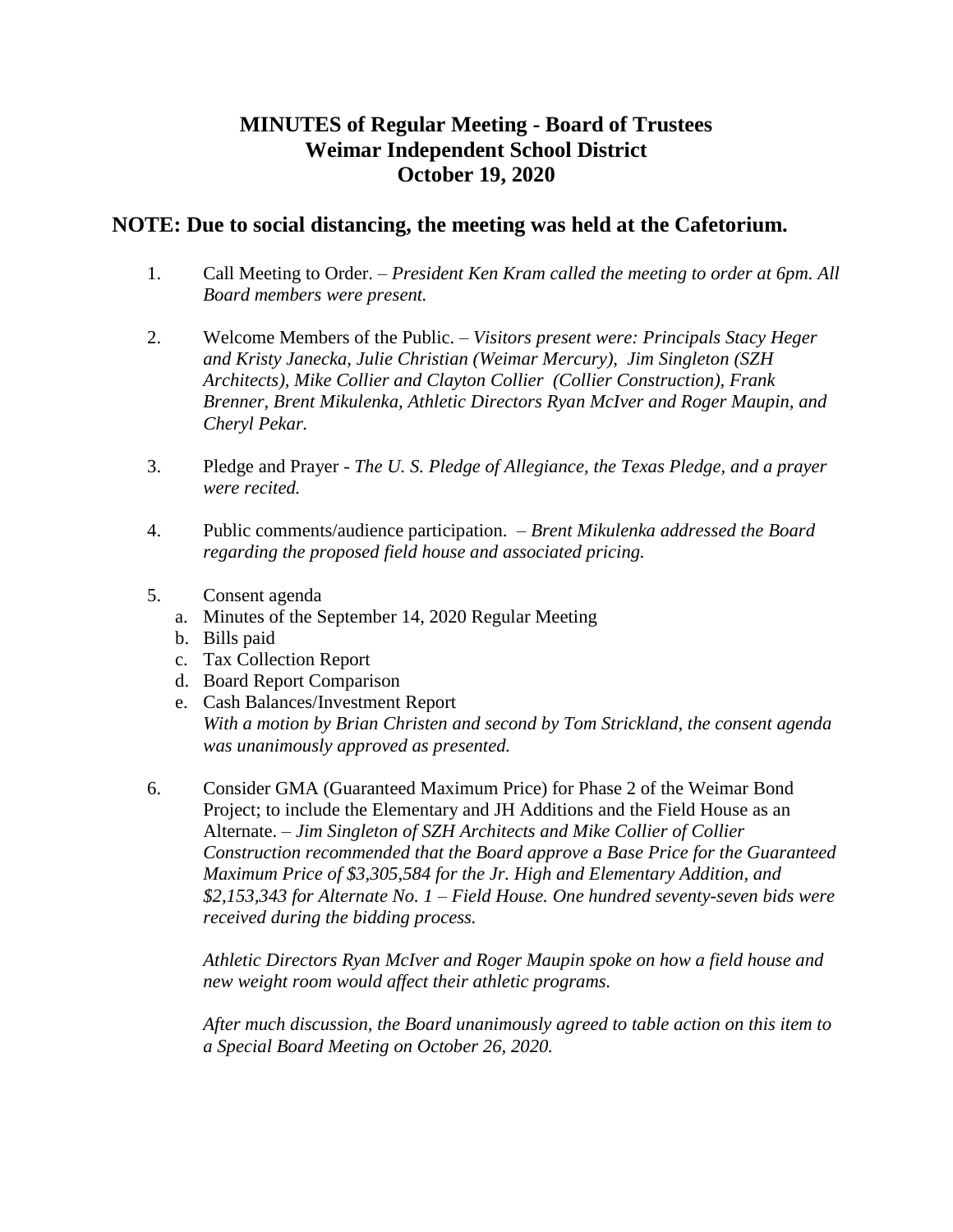- 7. Superintendent's Report
	- Teacher Appreciation and Recognition *Superintendent read the following statement: "We acknowledge that teachers are at the frontline, in ensuring learning continues for this COVID-19 pandemic, and the Weimar ISD Board wants to take this opportunity to thank them for their dedication and service. At the same time we acknowledge every member of the staff, bus drivers, custodians, cafeteria, maintenance, paras and subs, who are key to the opening of our schools and their positive impacts on students."*
	- Enrollment Report *September 2020 enrollment totaled 662, and there are 20 at -home learners.*
	- COVID Report *As of today, we are waiting for COVID Test results on 2 students*
	- Events and Activities *–*
		- *Varsity Football is currently 4th in District. They will play Tomball Christian (here) on October 23rd, and Brazos (here) on November 5th, before playoffs begin on November 12th .*
		- *Varsity Volleyball is currently in 2nd place in District. They will play Schulenburg (here) on October 20th, before playoffs begin on October 29th .*
		- *JH District Cross Country is scheduled for October 21st in Shiner*
		- *HS District Cross Country is scheduled for October 29th in Shiner*
		- *Elementary and Jr. High UIL Academics has been suspended for this fall*
		- *Area Marching Band competition will be on November 17th, 9:45am in Giddings.*
	- Special Programs Report *Weimar ISD Program Compliance Report for 2019- 2020, for the following programs, showing compliance in most:*
		- *Bilingual/English as a Second Language*
		- *Career and Technology Education Program*
		- *Dyslexia*
		- *Gifted and Talented*
		- *Pre-Kindergarten Program*
		- *State Compensatory Education (At Risk Students)*
- 8. Consider, discuss, and take possible action related to COVID-19 issues, and the District response. – *With a motion by Ryder Ervin and second by April Mikulenka, the Board unanimously agreed to support the expectations described in the Mask Guidance dated 10/15/2020 (Code Yellow), effective 10/20/2020. Note: Code Yellow = Removal of masks for small classes where social distancing is possible. Principles will meet with teachers to confirm that there is the ability for 6 foot spacing.*